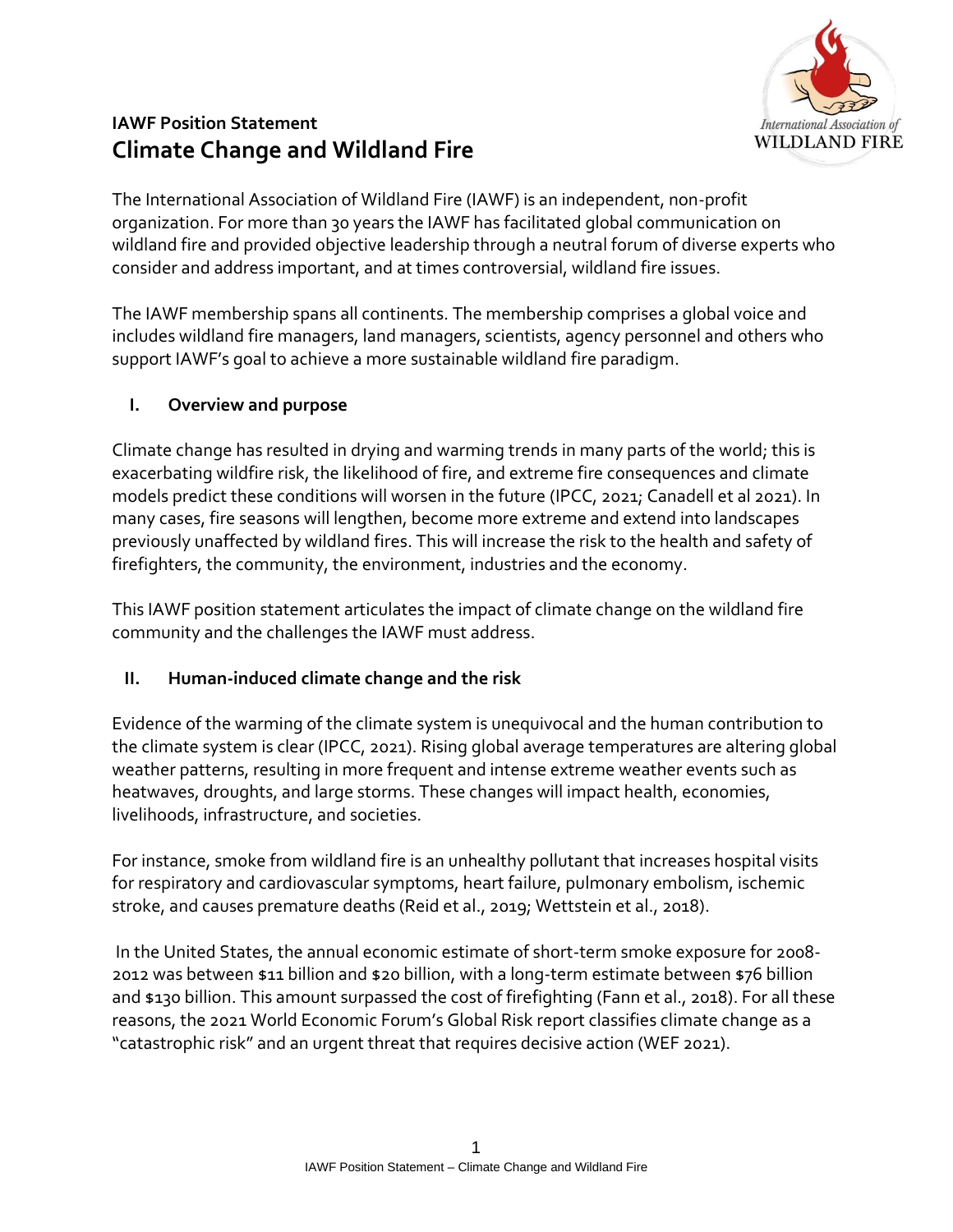

### **III. Climate, weather and fire**

Climate change is increasing the frequency of severe fire weather (IPCC 2021). Fire seasons around the globe are starting earlier, resulting in longer fire seasons (Wotton and Flannigan 1993, Jolly et al 2015; Harris and Lucas 2019). In addition to longer fire seasons, fire weather is becoming more extreme, with many regions experiencing a significant increase in the number of high fire risk days (Abatzoglou et al. 2021). The conditions behind the Australian fire season of 2019-2020 (Black Summer) were at least 30 per cent more likely to occur than a century ago due to climate change, and the risks of a similar event would rise fourfold if the increase in global temperatures exceeded 2°C (Oldenborgh et al 2020). Additionally, Canadell et al (2021) demonstrates that the changes in fire weather in Australia are already driving changes in the fire regimes.

Warmer conditions have also been shown to result in more lightning-caused fire ignitions (Veraverbeke et al 2017, Mariani et al 2018, Chen et al 2021) due to the combination of more ignitable fuels and more thunderstorms. Along with an increased risk of ignitions, a study focusing on the United States found that for every degree of warming, a 12 per cent increase in lightning occurrence is expected (Romps et al 2014).

These trends in fire weather are likely to continue with an increase in severity driven by hotter, drier conditions (Flannigan et al., 2013). In some areas, the occurrence of extreme fire weather days is expected to triple (Clark et al 2021). There are also likely to be more dangerous fire conditions for communities and firefighters, with studies indicating climate change could amplify the conditions associated with pyrocumulous (PyroCu) and pyrocumulonimbus (PyroCb) development (Dowdy et al 2019, Di Virgilio et al 2019, Rodiguez et al., 2020), which can result in fires generating their own lightning, wind and rain, and feeding back to longerterm climate systems (Peterson et al., 2018).

### **IV. Fire regimes, ecosystem change and fuel management**

Fire is a natural and necessary component of ecosystem processes that stimulates regeneration, inhibits fuel accumulation, and helps to maintain the mosaic complexity and ecosystem diversity of landscapes.

Climate change is shifting fire regimes through its influence on weather, ignitions and fuels (Canadell et al. 2021). Altered temperatures and rainfall patterns are changing the composition and distribution of vegetation, resulting in different fuel patterns and greater vulnerability of ecologically sensitive communities.

Additionally, changes in climate will make it more difficult, operationally unfeasible, or impossible to implement prescribed burns that are vital for ecological, economic, cultural and public safety purposes. In certain regions of the world, prescribed fires must be frequent. Losing the ability use controlled burns looms in the face of the great strides made in preserving and restoring the culture of prescribed burning and in embracing the many benefits of fire.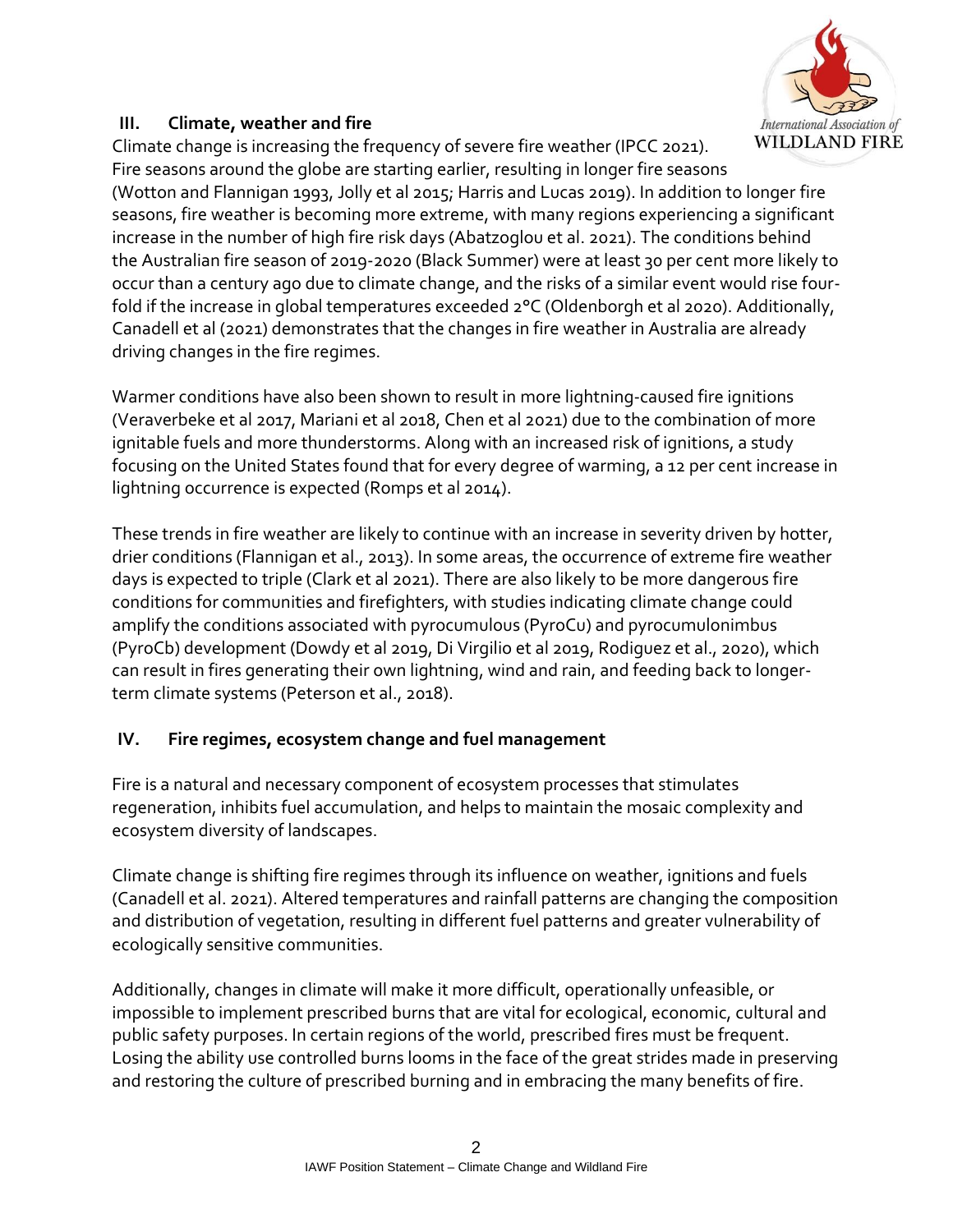

The absence of fire in parts of the world has led to an increased accumulation of fuels, and weather and climate exacerbates this situation (Collins et al 2011, North et al 2015, Tubbesing et al 2019). Further, maintaining biodiversity is challenging when tolerable fire intervals for species and ecosystems are compromised, and particularly when flora and fauna are further threatened by climate changes that exceed their natural environmental constraints. Climate-driven changes in fire regimes, compounded by other socioecological and spatiotemporal dynamics, appear likely to accelerate species extinctions and could cause collapse of ecosystems. Gradual changes in climate over geologic time scales allows organisms time and space to shift in latitude and elevation and to evolve, and gives certain species, including humans, time to adapt. Even if current climate change were slow, fragmentation of landscapes by human activities now blocks corridors that some species could use to shift their ranges. Rapid changes in climate limit the range and the time-frame of options that may be taken by society to avoid further impacts.

It is now widely accepted that vegetation management, including prescribed burning and the use of wildland fire to meet land management objectives, can mitigate the risk of negative impacts to human communities, economies, critical infrastructure, watersheds, and valuable natural and cultural resources (Robinne et al 2021). An increase in the application of prescribed burning in some regions will necessitate multiple agency interactions (e.g., wildland fire and air quality agencies), to balance the risk of poor air quality, with the risk to air quality and health, under conditions in which prescribed fire is inhibited. Social science can help advance the understanding of the barriers and opportunities to prescribed fire (Schultz et al. 2019; Ryan et al 2013), including those for landowners (Hoffman et al. 2021; Kreuter et al.2019; Toledo et al. 2014; Weir et al. 2019) and the public (McCaffrey 2006; Mierauskas and Pereira 2013; Loomis et  $a$ l 2001).

Prescribed burning and wildland fire used under prescriptive conditions can reduce the severity of future potential fire behavior, increase the potential success of containment efforts, and maintain and improve the health and resiliency of ecosystems. These treatments can be completed at scales ranging from small site-specific projects of less than 50 hectares to large landscape treatments totaling more than 50,000 hectares, with a treatment range from single to combinations of treatments, and single to multiple applications over several years. Treatments must be carried out over multiple jurisdictional boundaries and must possess significant political and social demand for the expanded use of wildland fire to adapt to climate change's immediate presence.

### **V. Wildfire management**

Globally, wildfire managers strive to and are expected to reduce risk to communities, protect assets and critical infrastructure, and ensure the safety of firefighters. Managers are expected to accomplish these goals even while fire seasons are lengthening, there are more lightningcaused fires, more flammable environments, and fire weather conditions are becoming more extreme; all these variables are expected to worsen under climate change. Furthermore, there is a more complex wildland urban interface (WUI), (Radeloff et al. 2005; Hammer et al. 2009;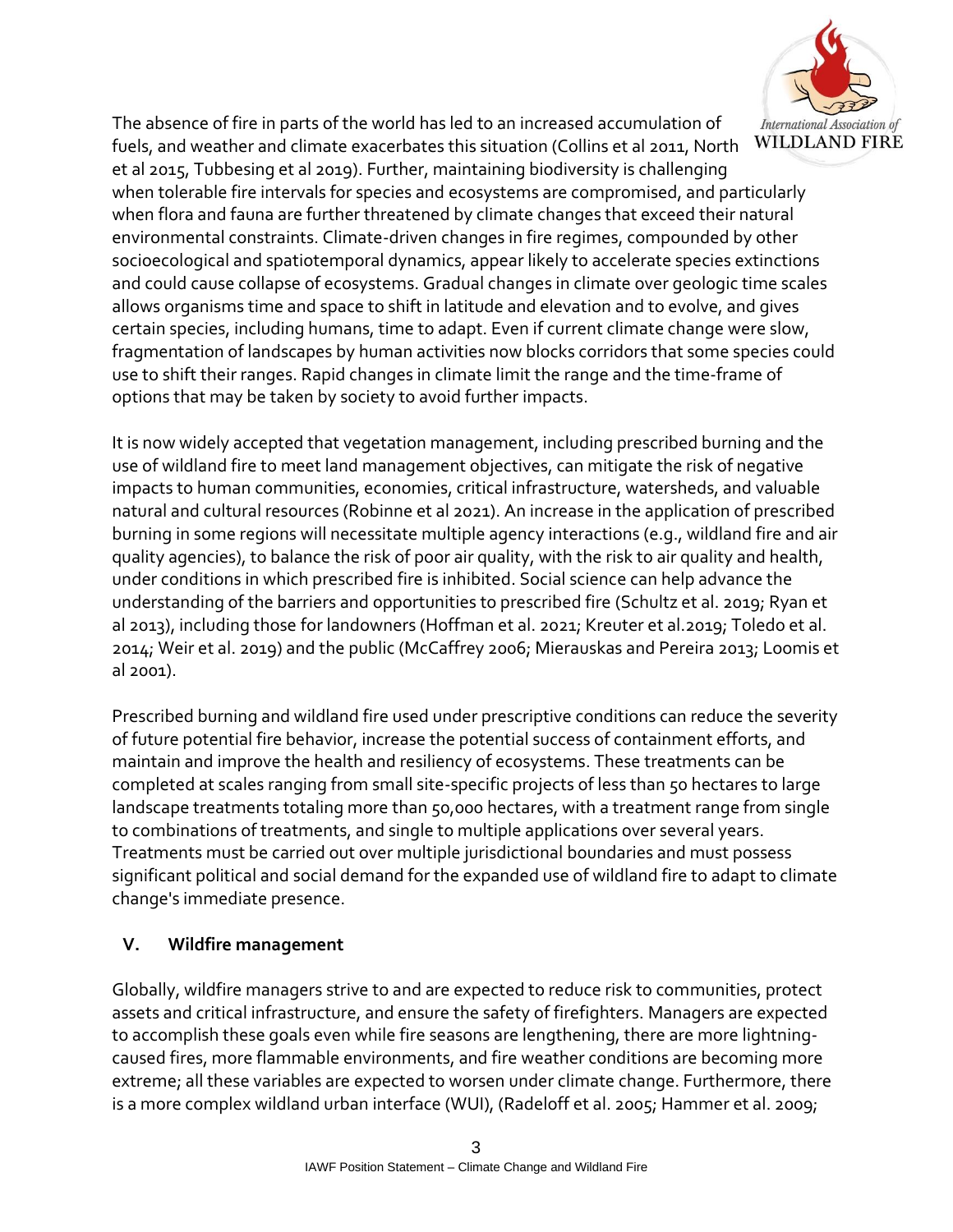

Solangaarachchi et al. 2012; Johnston and Flannigan 2018), including differences in flammability and fire transmission in urban areas compared with areas that are mainly rural. Fire incident management in turn becomes more complex as more

jurisdictions are affected and costs rise (Nowell and Steelman 2019; Thompson et al. 2019). Globally, those with the fire expertise face intense public scrutiny for their decisions, as well as uncertainty from changes in responsibilities and exhaustion from constant fires.

In summary, some of the likely impacts and implications of climate change for wildfire and land management services, and the communities they protect, include:

- **Weather** changes in the frequency, severity and complexity of extreme weather that directly lead to cascading wildland fire extremes, extended fire seasons, and related events (e.g., post-fire debris flows, flooding).
- **Climate** changes in the seasonality and latitudinal position of previously typical climate, and the arrival of new and different extremes, which affect both ecosystems and fire regimes.
- **Health** increasing exposure and vulnerabilities of communities, including the impact of smoke on firefighter and public health, and an increase in health care costs associated with large and long duration wildfires.
- **Organizational complexity** growing number of jurisdictions impacted which challenges the ability to co-ordinate among multiple local, state, provincial, federal and national responders.
- **Economic costs** increasing suppression costs of wildfires including the primary, secondary and tertiary impacts on private and public property, infrastructure, businesses, and air quality and health.
- **Resources** increasing pressure on land and fire management agency resourcing due to longer fire seasons, and more frequent and severe events.
- **Risks** increasing health and safety risks for staff and volunteers, including heat stress, fatigue and mental health due to less time for recovery between severe seasons.
- **Legal** –Greater risk of litigation due to increased complexity of jurisdictional involvement and land ownership.
- **Safety** –Increased stress on community preparedness (including mitigation) and controls, such as building codes (local and regional influences) and land-use planning to respond to what is needed to keep the community safe.
- **Support systems** supply chain vulnerabilities creating shortages of equipment and logistical support to land and fire managers.
- **Ecosystem damage** adverse outcomes to ecosystem flora, fauna, and services, due to climate-change driven variations in fire regimes, temperature, and rainfall.
- **Water**  threats to water supplies (both for domestic use and firefighting) and post-fire effects (e.g., impact on water yield and quality, debris flows).

The planet faces more extreme, more frequent and longer fire seasons (Jain 2021), which will affect service delivery unless clear adaptation plans are created and implemented. Fire and land management organizations, government departments, and jurisdictions have an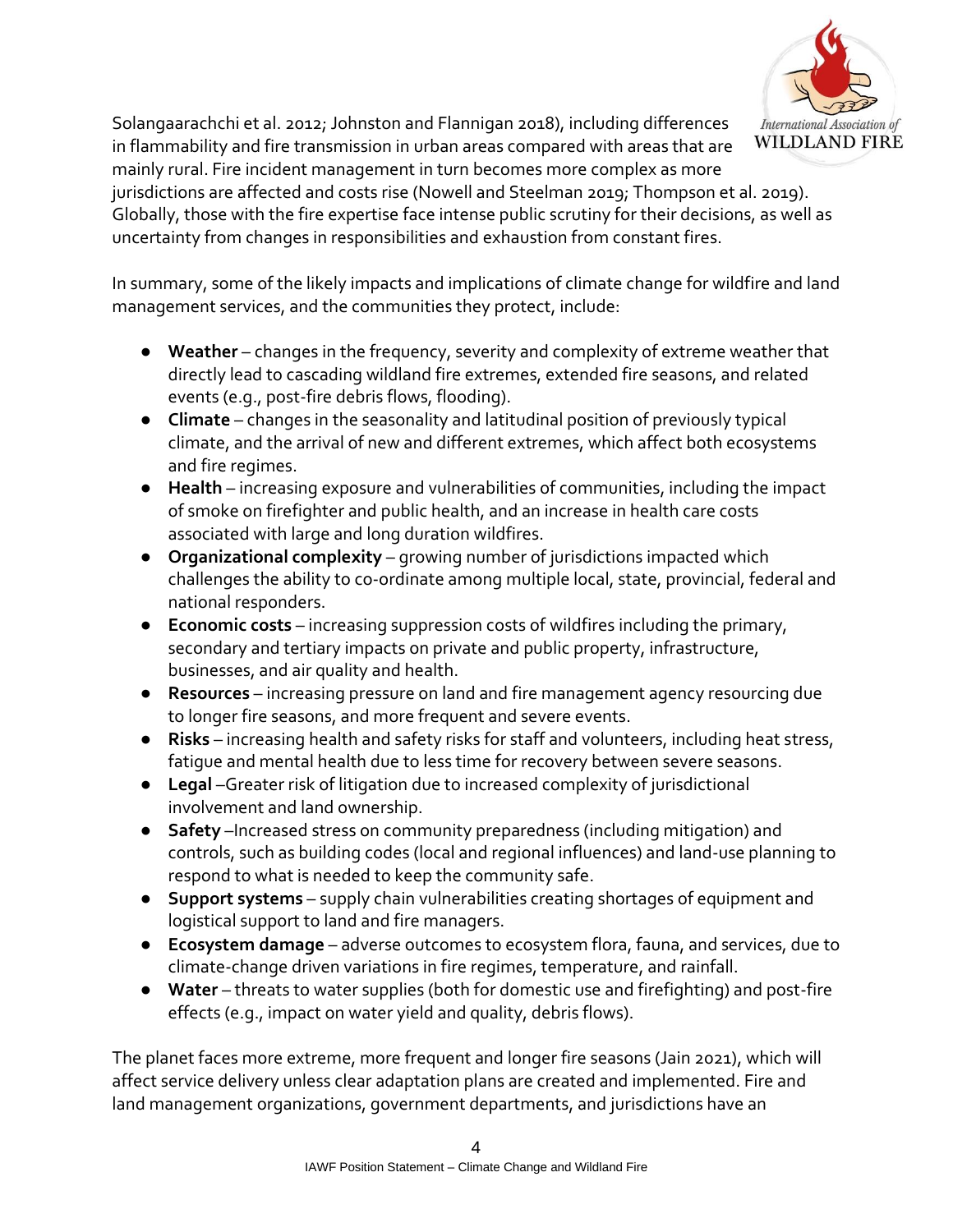

obligation to reduce their contribution to greenhouse gas emissions, therefore mitigation plans also need to be developed by all levels of government and businesses.

### **VI. Calls to action**

**The Vision: IAWF seeks to safely and effectively extinguish wildfires, when necessary; to use prescribed and wildland fire when possible to meet protection and land and resource management objectives; to manage natural resources through progressive fuel reduction to increase landscape resilience; and to create fire adapted communities that can accept shared responsibility for addressing how to co-exist with smoke and wildland fire.**

To achieve this vision, the IAWF proposes these three actions:

- Identify and enhance fire-adapted communities
	- Develop public understanding of the overarching long-term benefits of fire on the landscape to mitigate potential risks, and the necessity for prescribed and Indigenous burning, as well as wildfire, based on both qualitative and quantitative cost-benefit analyses.
- Foster safe and effective interagency wildfire response
	- Formulate and implement safe, effective, efficient risk-based wildland fire management decisions, in co-ordination with multiple agencies across all jurisdictions.
- Identify ecosystems most at risk from large, high severity wildfire
	- Prioritize landscapes that are at the greatest risk for treatments and mitigation measures to withstand future change in fire regimes in accordance with climate, land and resource management objectives.

The IAWF proposes these three calls to actions in the context of the following broader global influences.

### **1 Promote shared responsibility for safer community preparedness, response and recovery**

IAWF recognizes and accepts wildland fire as a natural process necessary for the maintenance of many natural ecosystems, and endeavors to inform, educate and work in partnership with communities living in and next to fire-prone landscapes to reduce risk. By accepting the natural role of wildland fire in the landscape communities must plan for and adapt to living with wildland fire and smoke, mitigate the risk of large damaging fires, and be prepared to respond to fire when it occurs. The IAWF will promote an all-inclusive approach to the future of wildland fire management that emphasizes shared responsibility by all stakeholder organizations, provinces, states, localities and the public, rather than create reliance on services provided by government.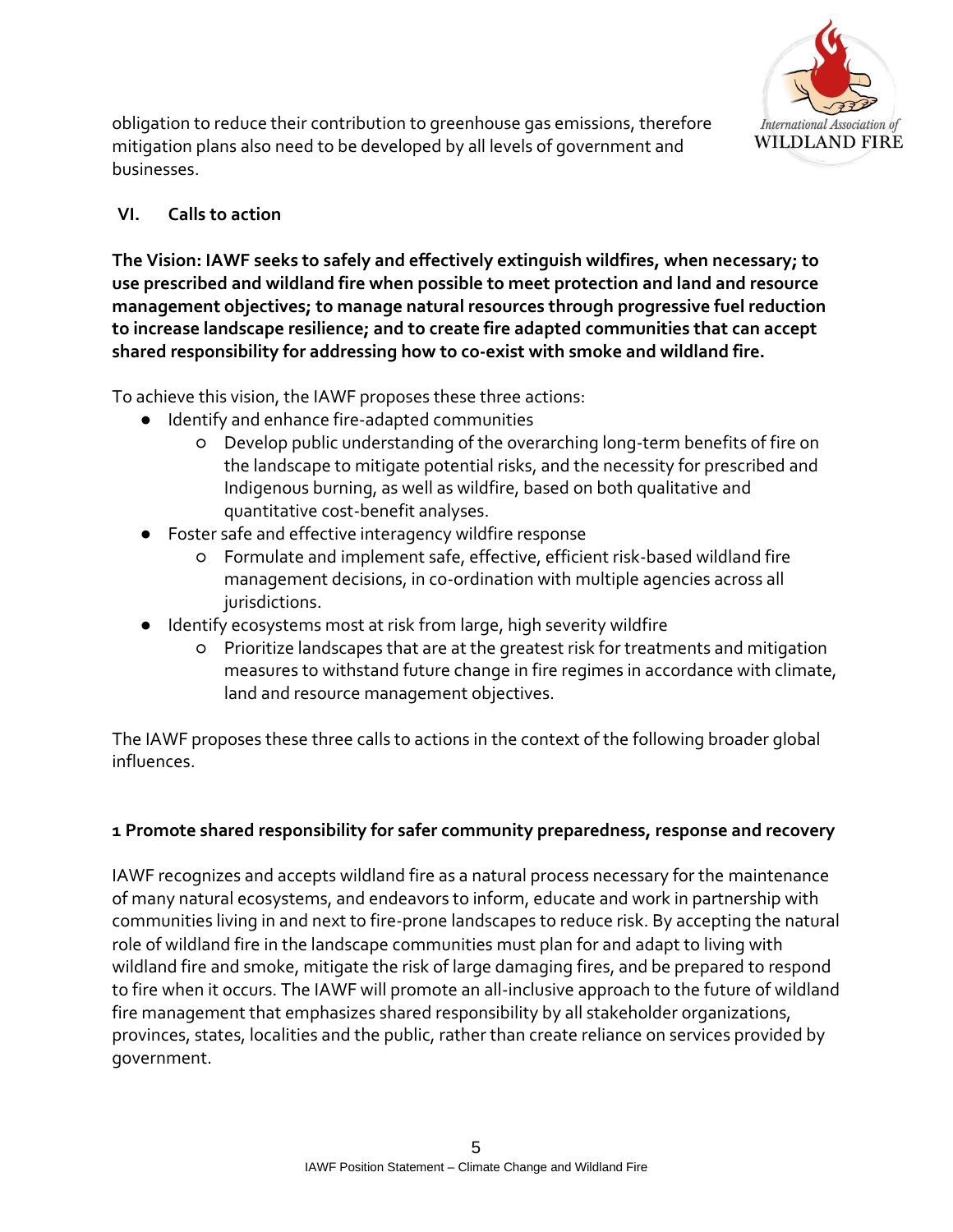

In its broadest sense, shared responsibility is about negotiating a new social contract for wildfire preparedness, management and recovery through which governments and communities agree on how rights and responsibilities are

allocated. Land-use and critical infrastructure planning begins at the local level and will need to be improved to make communities more resilient to wildfire impacts under climate change. Educating the public about the necessity for more resilient landscapes and infrastructure is a necessary first step. Building practices, codes and standards will need to be improved to make structures withstand higher levels of fire intensity; this process will need to be motivated at the local level.

An effective shared responsibility between agencies and communities will result in reduced need for extensive suppression activity in and near communities while leading communities to safely co-exist with wildfire. Knowledgeable, engaged communities in partnership with local and regional agencies would act to mitigate threats from wildfire to housing, infrastructure, cultural resources, valued landscapes, watersheds, timberlands, pastures and the surrounding ecosystem.

### **2 Reimagine and invest in the wildland fire management workforce and systems**

With an increase of wildfire activity into the future, all local, state, provincial and national agencies will need to accelerate development of their future workforces to build capacity for wildland fire management. IAWF will work to promote a new model for workforce development that replaces the traditional model of slowly, deliberately building skills and experience over several decades, which is now obsolete.

IAWF will continue to advocate for more frequent support within and among countries and continents for wildfire response. The opportunities should include prescribed fire for mitigation, which is likely to require a workforce with a different set of skills. For the past several decades, wildland fire suppression has relied heavily on the use of a force that overwhelms the fire. The magnitude of the overwhelming force for wildfire suppression – planes, helicopters, tankers, trucks and more - may have grown to the point where it is unsustainable, and the fire management community needs a more nuanced approach that does a better job of working with fire and ecosystems.

As wildfire and smoke impacts grow in their complexity, so does their management. IAWF will advocate for adaptation of the current wildland fire governance and management systems to adapt to the changing conditions under climate change. As wildfires grow in size, they cover more jurisdictions, necessitating the co-operation and collaboration of local, state, provincial, and national responders from the public, private and non-profit sectors.

Safe and more effective fire management means creating fire management structures that can take into consideration this growing response network of personnel and adapt to accommodate these integrated responses.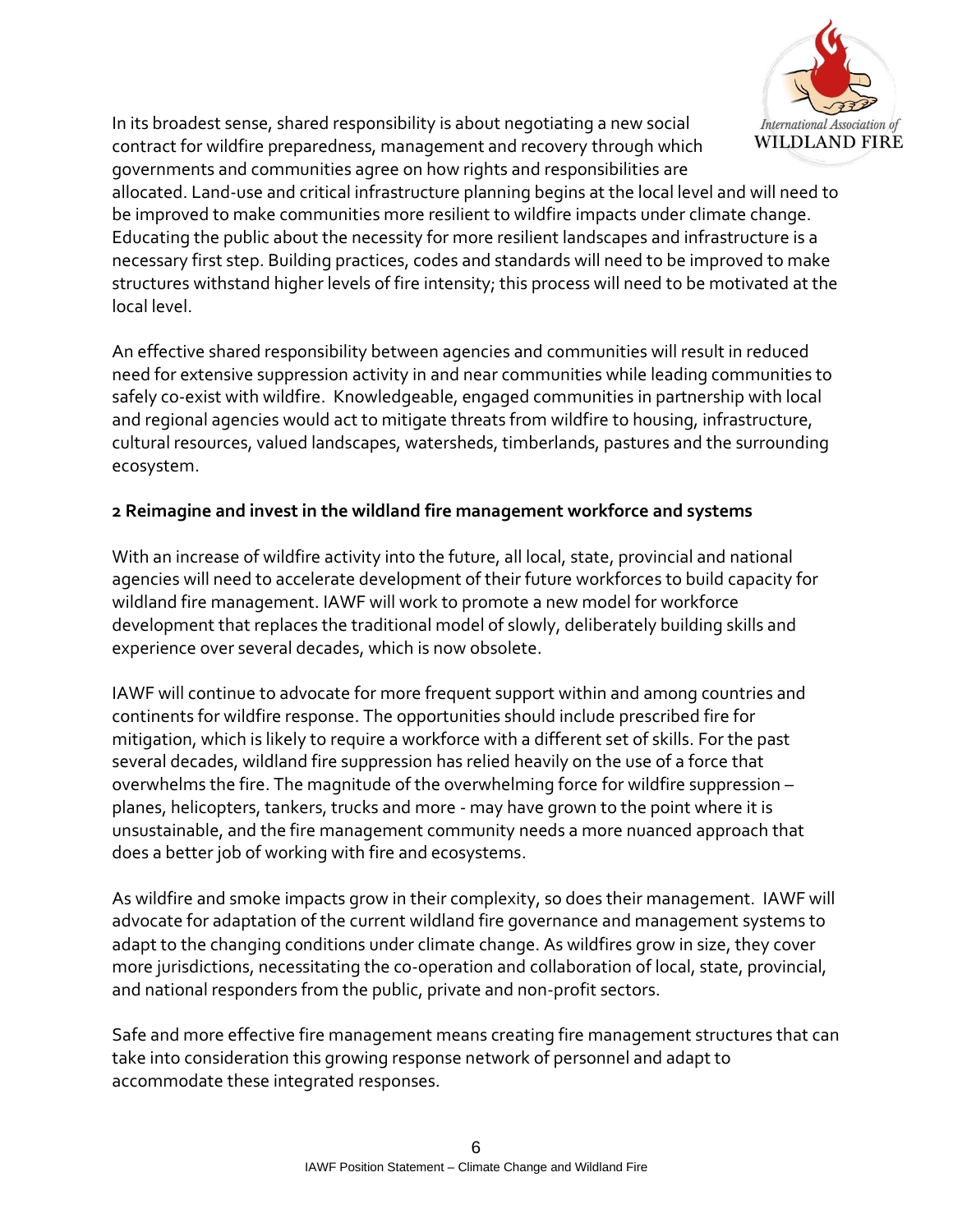

#### **3 Increase prescribed burning**

IAWF will advocate for increased support, training for, and application of prescribed fire globally by public, private and non-profit partnerships. To accelerate understanding of the role of climate change on fire regime change and the essential role of prescribed burning, the IAWF continues to support the need for extensive research and modelling to forecast the changes in vegetation as a result of reduced or increased rainfall, increased temperatures, prolonged droughts, and changes in fire regimes, especially those that result in increased fire severity and frequency.

The IAWF adopts an ecosystem approach to create greater effectiveness and efficiency in treatments over larger landscapes, regardless of jurisdiction. The IAWF acknowledges and supports the role that Indigenous peoples have in undertaking cultural and traditional burning for a range of purposes associated with caring for land, including promoting revegetation, producing food and game, and maintaining spiritual connection to the land. IAWF encourages land and fire managers and Indigenous Peoples to be better engaged and learn from each other about the application of fire.

#### **4 Invest in and promote research, science, technology and policy**

The IAWF promotes the position that fire management strategies, plans and activities need to be based upon the best available science and made publicly available to communities and elected officials. Further investments in technology could also help advance progress to mitigate, adapt and recover from wildland fire. The purpose of technology is to enable the effective sharing of data and support personnel and organizations to be more innovative, safe, and efficient. The role of technology is to make fire fighting better, improve communication, situational awareness, safety, and mitigation. A key role for IAWF is to ensure that this knowledge, research, science, and experience is widely shared among our wildland fire community.

IAWF advocates for an active fire research program combined with international and interagency collaboration to share information with fire managers, communities, and governments to stimulate sound science policy that drives fire management. Research is an enabler for all of the previously listed action areas and should be continuously supported so that decisions are driven by the best available science and expertise is available when needed. Governmental agencies need to co-invest with the private sector and research providers to accelerate development of better technologies and tools from modelling, artificial intelligence, robotics, respiratory protection, safety equipment and clothing, building materials and designs, and virtual reality.

IAWF commits to creating networks, platforms and other opportunities for sharing research, knowledge and technology.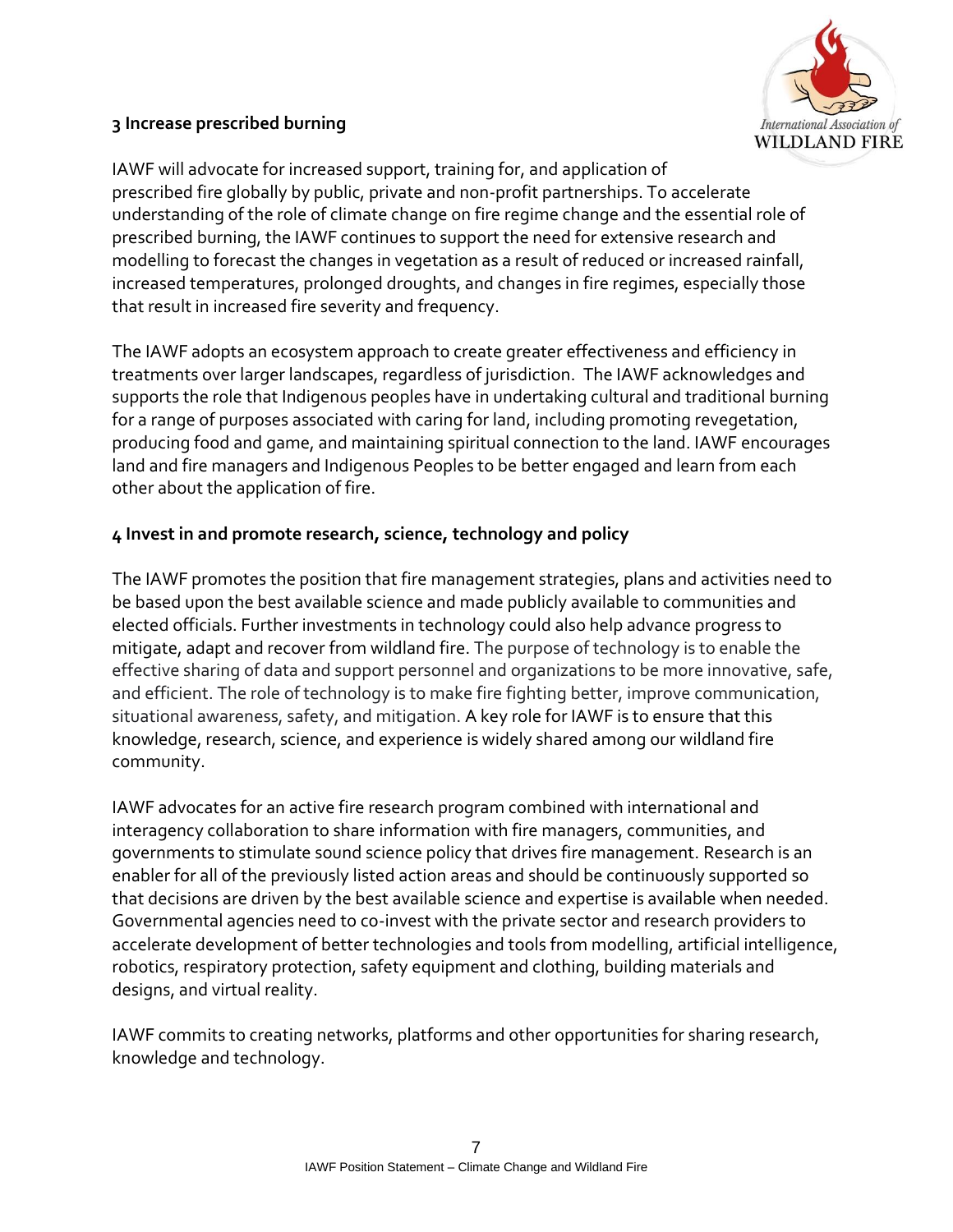

## **5 Create opportunities for continuous improvement and adaptive management**

IAWF supports the need for more nimble adaptation among our community to the rapidly changing conditions we face. IAWF will provide opportunities for our community to gather the diverse stakeholders invested in creating a more sustainable wildland fire paradigm so that we can reflect on, reconsider, challenge and adapt our current policies, processes, and procedures to the evolving realities under climate change.

We must get smarter, faster to address the considerable challenges climate change poses to the wildland fire community. Land and fire management agencies, business, and communities must learn together, so that they can respond to changes faster and achieve better outcomes. Adaptation takes effort and time. Achieving adaptive behaviors will depend on deliberate investment in improvement, adaptation and learning across the community and agency workforce. Making changes through learning must become routine, not just something that happens after disasters.

### **VII. Our commitment**

The IAWF will continue to provide opportunities for research, knowledge and experience sharing through its conferences, webinars, workshops, *Wildfire* magazine, newsletters and the *International Journal of Wildland Fire* (IJWF), with a focus on science, knowledge and best practices in relation to how wildland fire and those who work in fire and smoke research or wildland fire management can adapt to and mitigate the impacts of climate change.

The IAWF will continue to take a position on contemporary wildland fire issues and advocate with national and international policy makers for improvements in wildland fire management policies in relation to climate change.

The IAWF and Indigenous Peoples will work together to facilitate the exchange of knowledge and practices with other Indigenous Peoples as well as with all land and fire managers.

The IAWF will continue to advocate for improved diversity in global fire management. A diverse workforce, including a variety of gender, identity, age, cultural and religious backgrounds provides superior ideas and work outputs at a time when the challenges and complexity of problems brought about by climate change require deeper thinking and progressive and deliberate actions.

#### **January 2022**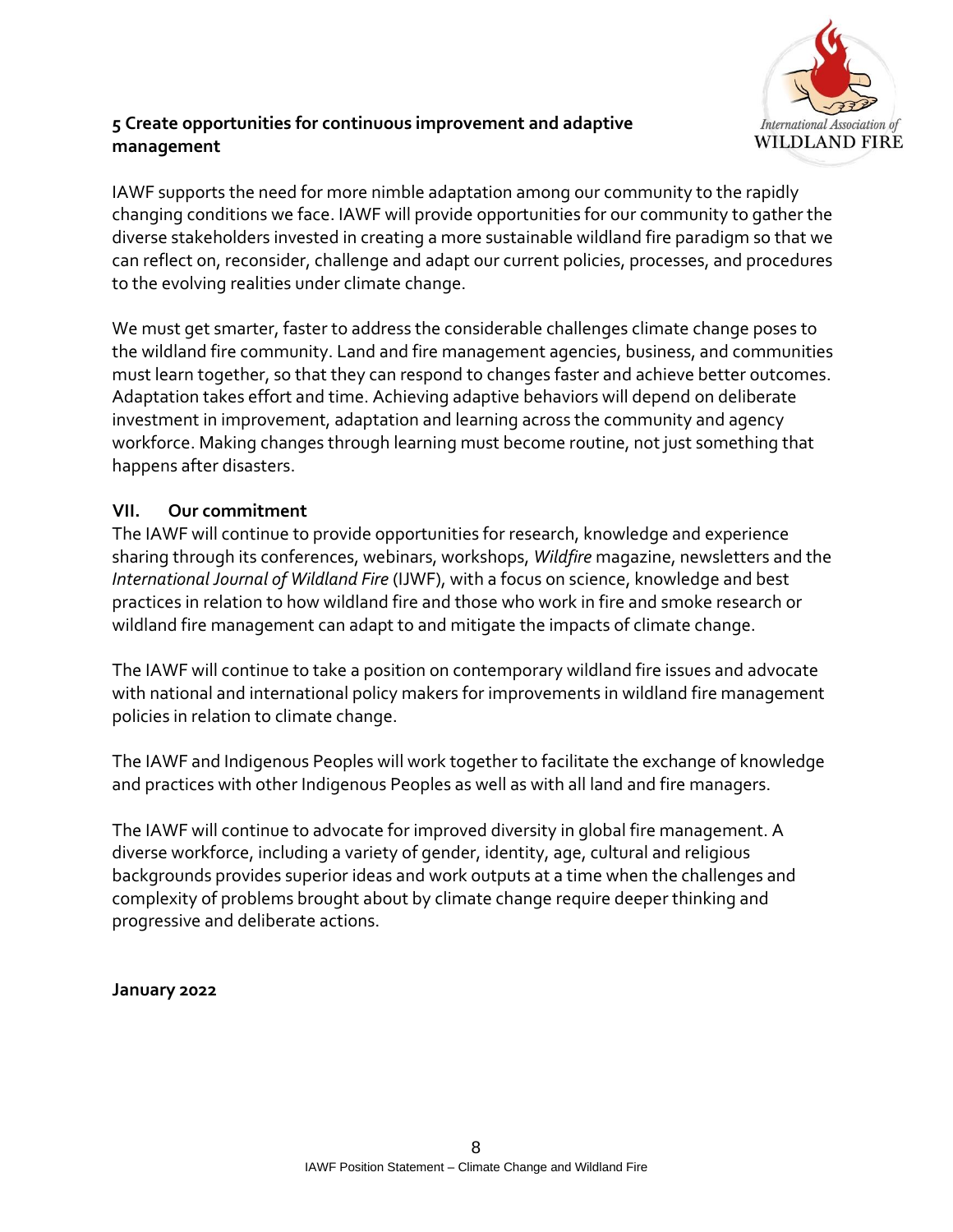

#### **References**

Abatzoglou, J.T., Juang, C.S., Williams, A.P., Kolden, C.A., & Westerling, A.L. (2021). Increasing synchronous fire danger in forests of the western United States. Geophysical Research Letters, 48, e2020GL091377. https://doi.org/10.1029/2020GL091377

Chen Y, Romps DM, Seeley JT, Veraverbeke S, Riley WJ, Mekonnen ZA, Randerson JT (2021) Future increases in Arctic lightning and fire risk for permafrost carbon. Nature Climate Change. https://doi: 10.1038/s41558-021-01011-y

Clark, S., Mills, G., Brown, T., Harris, S., Abatzoglou, J.T. (2021). Downscaled GCM climate projections of fire weather over Victoria, Australia. Part2: A multi-model ensemble of 21st century trends. International Journal of Wildland Fir[e](https://doi.org/10.1071/WF20175) <https://doi.org/10.1071/WF20175>

Collins, B.M., Everett, R.G., Stephens, S.L., (2011). Impacts of fire exclusion and recent managed fire on forest structure in old growth Sierra Nevada mixed-conifer forests. 495 Ecosphere 2. <https://doi.org/10.1890/ES11-00026.1>

Di Virgilio, G., Evans, J. P., Blake, S. A. P., Armstrong, M., Dowdy, A. J., Sharples, J., & McRae, R. (2019). Climate change increases the potential for extreme wildfires. Geophysical Research Letters, 46, 8517–8526[.](https://doi.org/10.1029/2019GL083699) [https://doi.org/10.1029/2019GL083699h](https://doi.org/10.1029/2019GL083699)ttps://doi.org/10.1029/2019GL083699

Dowdy, A.J., Ye, H., Pepler, A., Thatcher, M., Osbrough, S.L., Evans, J.P., Di Virgilio, G., McCarthy, N. (2019). Future changes in extreme weather and pyroconvection risk factors for Australian wildfires *Scientific* Reports volume 9, Article number: 10073 (2019) <https://doi.org/10.1038/s41598-019-46362-x>

Fann, N., Alman, B., Broome, R. A., Morgan, G. G., Johnston, F. H., Pouliot, G. and Rappold, A. G., 2018, The Health Impacts and Economic Value of Wildland Fire Episodes in the U.S.: 2008-2012. Sci Total Environ, 610-611: 802-809 https://doi.org/10.1016/j.scitotenv.2017.08.024

Flannigan, M.D., Cantin, A.S., de Groot, W.J., Wotton, M., Newbery, A., Gowman, L.M. , (2013). Global wildland fire season severity in the 21st century. Forest Ecology and Management, 294.

Harris, S., Lucas, C. (2019). Understanding the variability of Australian fire weather between 1973 and 2017. PLoS ONE 14(9): e0222328[.](https://doi.org/10.1371/journal.pone.022232) <https://doi.org/10.1371/journal.pone.022232>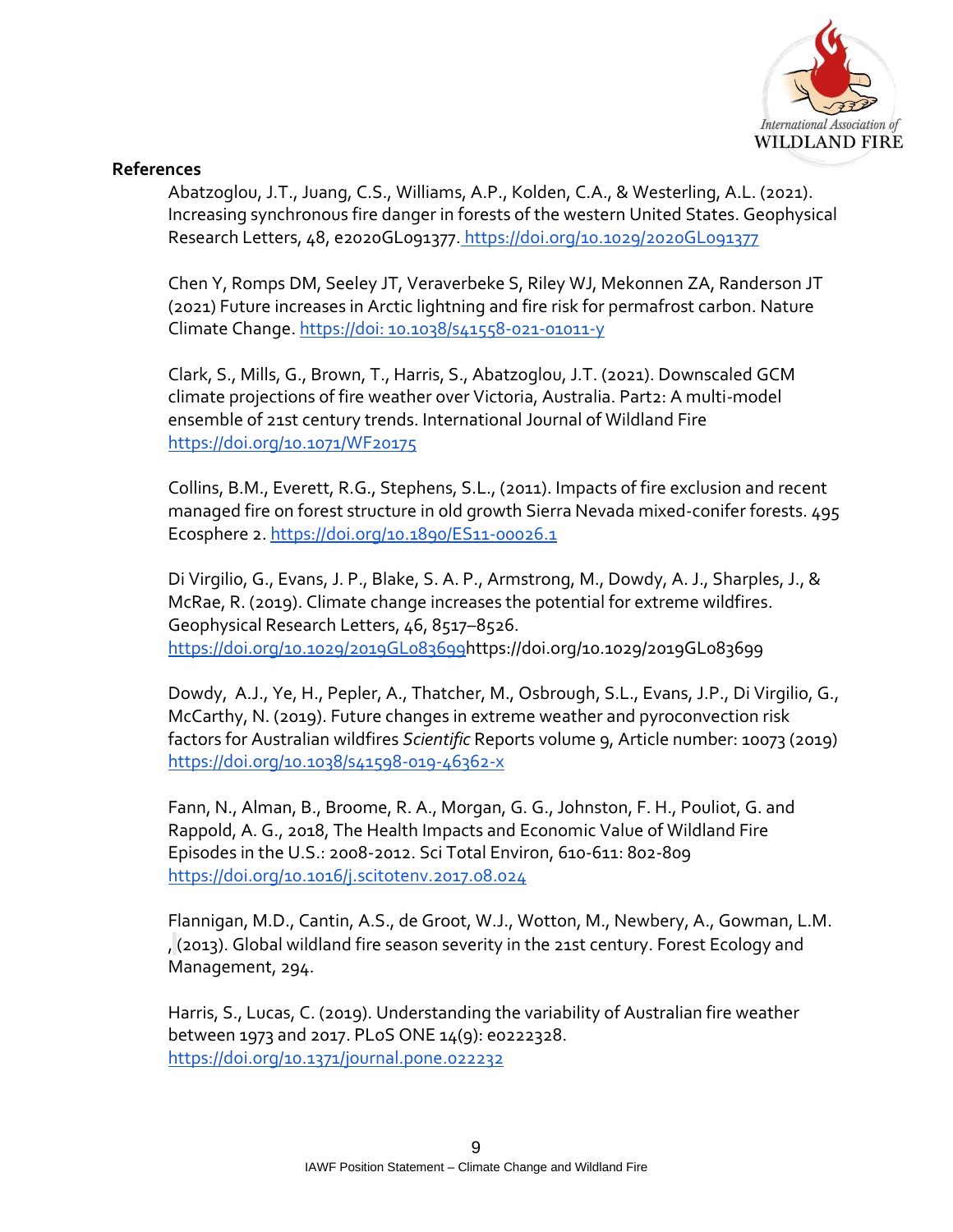

IPCC (2021), Climate Change (2021): The Physical Science Basis. Contribution of Working Group I to the Sixth Assessment Report of the Intergovernmental Panel on Climate Change [Masson-Delmotte, V., P. Zhai, A. Pirani, S. L. Connors, C. Péan, S. Berger, N. Caud, Y. Chen, L. Goldfarb, M. I. Gomis, M. Huang, K. Leitzell, E. Lonnoy, J. B. R. Matthews, T. K. Maycock, T. Waterfield, O. Yelekçi, R. Yu and B. Zhou (eds.)]. Cambridge University Press. In Press.

Jain, P., Castellanos-Acuna, D., Coogan,S., Abatzoglou, J., Flannigan, M. (2021). Increased trends in global extreme fire weather driven predominantly by atmospheric humidity and temperature. 11 June 2021, PREPRINT (Version 1) available at Research Squar[e https://doi.org/10.21203/rs.3.rs-595210/v1](https://doi.org/10.21203/rs.3.rs-595210/v1)

Jolly, W. M., Cochrane, M. A., Freeborn, P. H., Holden, Z. A., Brown, T. J., Williamson, G. J., & Bowman, D. M. (2015). Climate-induced variations in global wildfire danger from 1979 to 2013. Nature communications,  $6(1)$ , 1-11.

Mariani, M., Holz, A., Veblen, T. T., Williamson, G., Fletcher, M.-S., & Bowman, D. M. J. S. (2018). Climate Change Amplifications of Climate-Fire Teleconnections in the Southern Hemisphere. Geophysical Research Letters, 45(10), 5071–5081[.](https://doi.org/10.1029/2018GL078294) <https://doi.org/10.1029/2018GL078294>

North MP, Stephens SL, Collins BM, Agee JK, Aplet G, Franklin JF, Fulé PZ. (2015). Reform forest fire management. Science (80- ). 349(6254):1280–1. doi:10.1126/science.aab2356. [accessed 2018 Feb 15]. [http://www.ncbi.nlm.nih.gov/pubmed/26383934.](http://www.ncbi.nlm.nih.gov/pubmed/26383934)

Oldenborgh, G. J. van, Krikken, F., Lewis, S., Leach, N., Lehner, F., Saunders, K., Weele, M. van, Haustein, K., Li, S., Wallom, D., Sparrow, S., Arrighi, J., Singh, R., Philip, S., Vautard, R., & Otto, F. E. (2020). Attribution of the Australian bushfire risk to anthropogenic climate change. Natural Hazards and Earth System Sciences. Discussions, 1-46[.](https://doi.org/10.5194/nhess-2020-69) <https://doi.org/10.5194/nhess-2020-69>

Peterson, D. A., J. R. Campbell, E. J. Hyer, M. D. Fromm, G. P. Kablick, J. H. Cossuth and M. T. DeLand (2018). "Wildfire-driven thunderstorms cause a volcano-like stratospheric injection of smoke." npj Climate and Atmospheric Science 1(1): 30. https://doi:10.1038/s41612-41018-40039-41613

Reid, C. and M. Maestas (2019). "Wildfire smoke exposure under climate change: impact on respiratory health of affected communities." Current Opinion in Pulmonary Medicine. 25(2): 179–187, DOI: 110.1097/MCP.0000000000000552.

Robinne, F-N., Hallema, D.W., Bladon, K. D., Flannigan, M.D., Boisramé, G., Bréthaut, C.M., Gallagher, L., Doerr, S.H., Baldassarre, GD., Hohner, A., Khan, S. J., Kinoshita, A.M., Martin, D., Mordecai, R., Nunes, J.P., Nyman, P., Santín, C., Sheridan, G., Stoof,